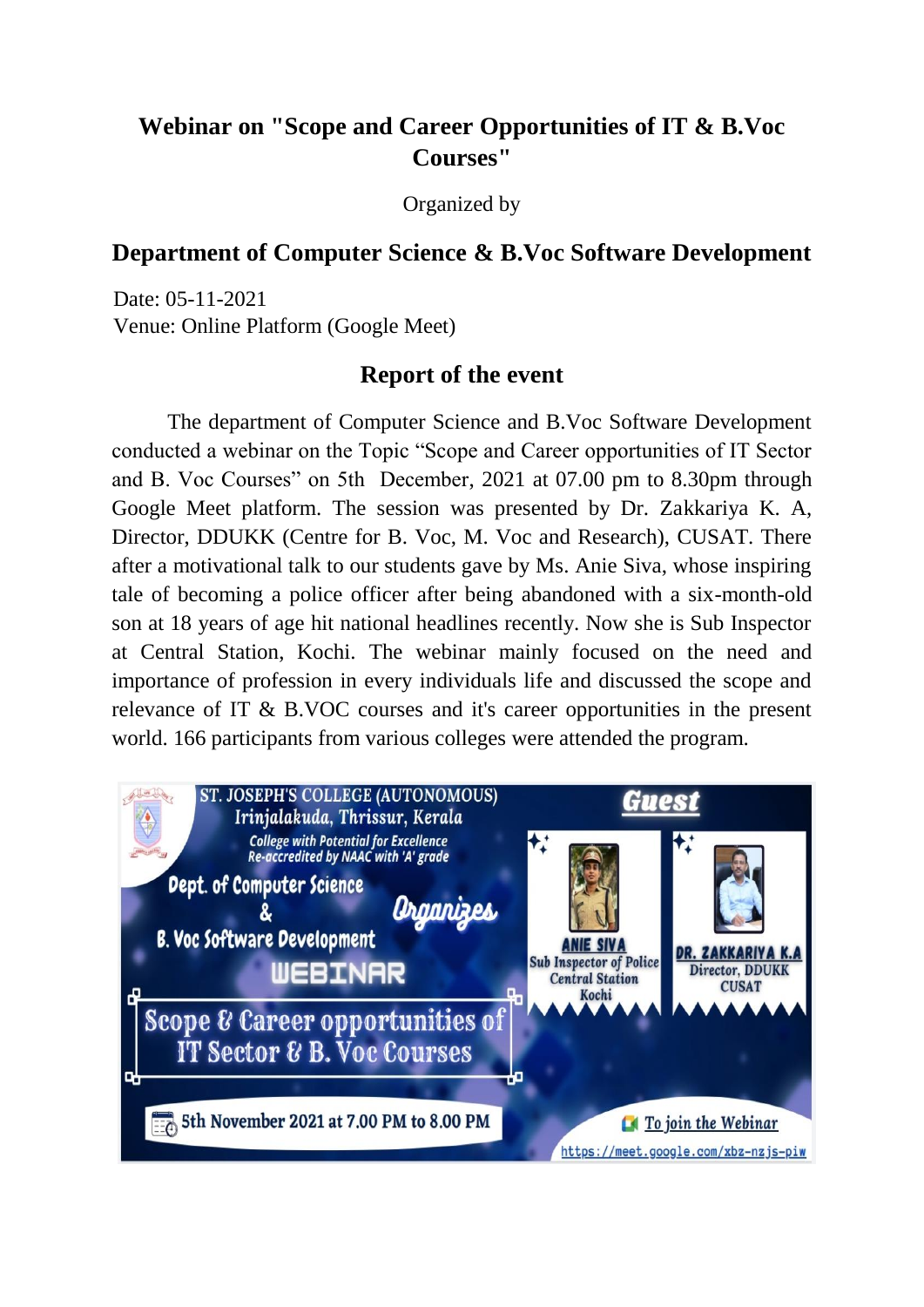The Webinar started at 7:00 pm with prayer. The prayer was led by Ms.Pooja, student of the department of computer science, Ms. Greeshma, Assistant Professor, department of computer science welcomed everyone to the webinar session.



The first session of the webinar was taken by ANNIE SHIVA, Sub Inspector of Police, Central police station, Kochi. ANNIE SHIVA ma'am highlightened the importance of a career in a woman life. She is a true model of willpower and confidence she conveyed a great message "Ignore the challenges, Remove the illness and fly high like a phoenix bird in life". She told that a good career for women is a guarantee for herself, her family in the present and in the future she also quoted "There is no challenges in a woman, we should take them as opportunities". It was really a great informative and interactive session. Later she initiated a discussion session & clear out the queries about problems faced by the woman in current scenario, online crime reporting systems, mobile tracking systems, self-defence mechanism proposed by students. Thus the first session wrapped around 7:45 pm with vote of thanks.